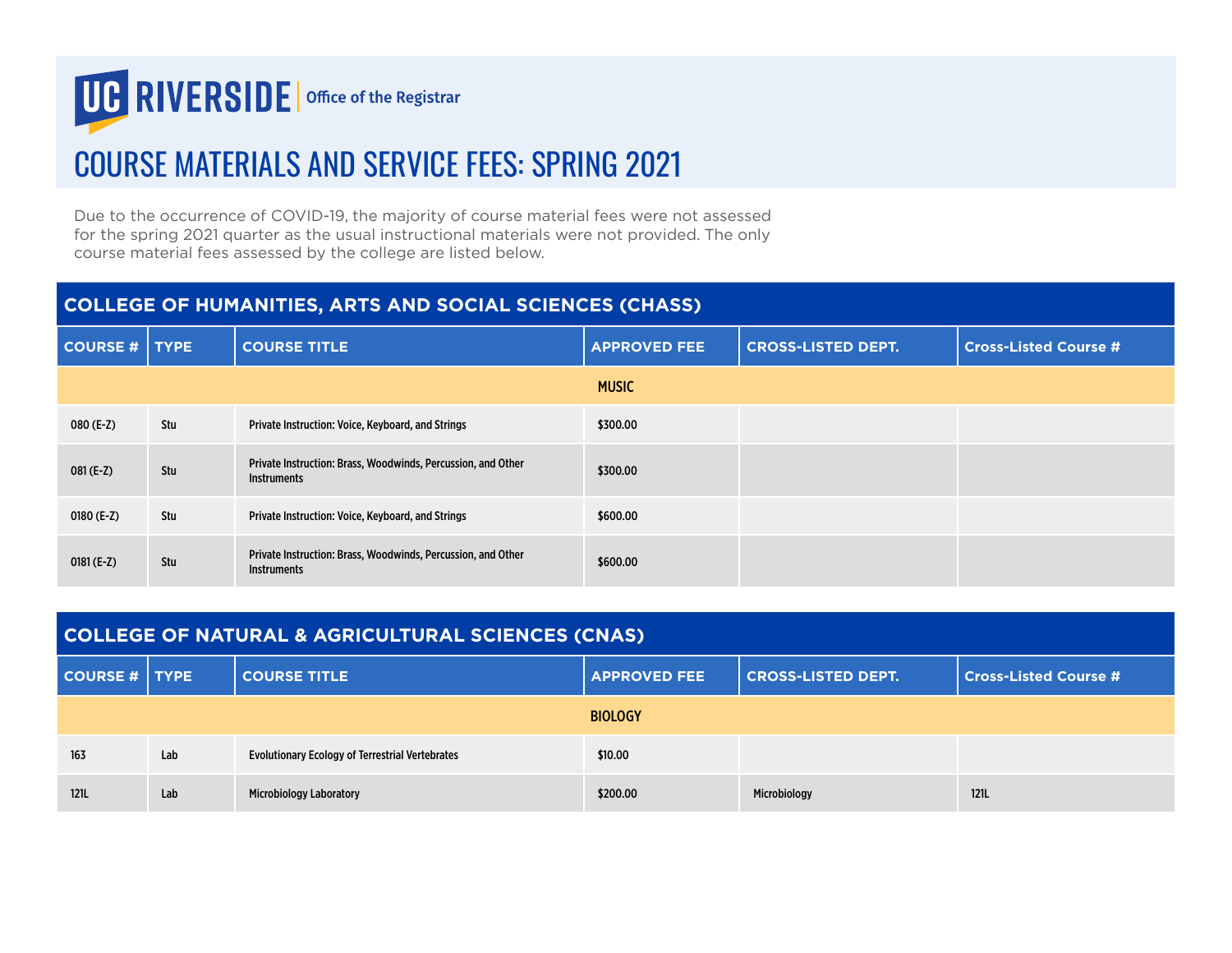| COURSE #   TYPE     |                                  | <b>COURSE TITLE</b>                 | <b>APPROVED FEE</b> | <b>CROSS-LISTED DEPT.</b> | <b>Cross-Listed Course #</b> |  |  |
|---------------------|----------------------------------|-------------------------------------|---------------------|---------------------------|------------------------------|--|--|
|                     | <b>BOTANY AND PLANT SCIENCES</b> |                                     |                     |                           |                              |  |  |
| 133                 | Lab                              | <b>Taxonomy of Flowering Plants</b> | \$40.00             |                           |                              |  |  |
|                     | <b>ENTOMOLOGY</b>                |                                     |                     |                           |                              |  |  |
| 20                  | Lec                              | <b>Bees and Beekeeping</b>          | \$66.67             |                           |                              |  |  |
| <b>MICROBIOLOGY</b> |                                  |                                     |                     |                           |                              |  |  |
| 121L                | Lab                              | <b>Microbiology Laboratory</b>      | \$200.00            | <b>Biology</b>            | 121L                         |  |  |

| MARLAN AND ROSEMARY BOURNS COLLEGE OF ENGINEERING (BCOE) |             |                                                                                        |                     |                                  |                              |  |
|----------------------------------------------------------|-------------|----------------------------------------------------------------------------------------|---------------------|----------------------------------|------------------------------|--|
| <b>COURSE#</b>                                           | <b>TYPE</b> | <b>COURSE TITLE</b>                                                                    | <b>APPROVED FEE</b> | <b>CROSS-LISTED DEPT.</b>        | <b>Cross-Listed Course #</b> |  |
| <b>CHEMICAL ENGINEERING</b>                              |             |                                                                                        |                     |                                  |                              |  |
| 161                                                      | Lab         | Nanotechnology Processing Lab                                                          | \$50.00             |                                  |                              |  |
| 160A                                                     | Lab         | Chem/Env Engineering Lab                                                               | \$50.00             | <b>Environmental Engineering</b> | 160A                         |  |
| <b>COMPUTER SCIENCE</b>                                  |             |                                                                                        |                     |                                  |                              |  |
| 5                                                        | Lab         | <b>Introduction to Computer Programming</b>                                            | \$30.00             |                                  |                              |  |
| 6                                                        | Lab         | <b>Effective Use of the World Wide Web</b>                                             | \$30.00             |                                  |                              |  |
| 8                                                        | Lab         | <b>Introduction to Computing</b>                                                       | \$30.00             |                                  |                              |  |
| 010A                                                     | Lab         | Introduction to Computer Science for Science, Mathematics, and<br><b>Engineering I</b> | \$30.00             |                                  |                              |  |
| 11                                                       | Lec         | Introduction to Discrete Structures                                                    | \$3.00              | <b>Mathematics</b>               | 11                           |  |
| 13                                                       | Lab         | Introduction to Computer Science for Engineering Majors                                | \$30.00             |                                  |                              |  |
| 122A                                                     | Lab         | Intermediate Embedded and Real-Time Systems                                            | \$30.00             |                                  |                              |  |
| 122B                                                     | Lab         | <b>Advanced Embedded and Real-Time Systems</b>                                         | \$30.00             |                                  |                              |  |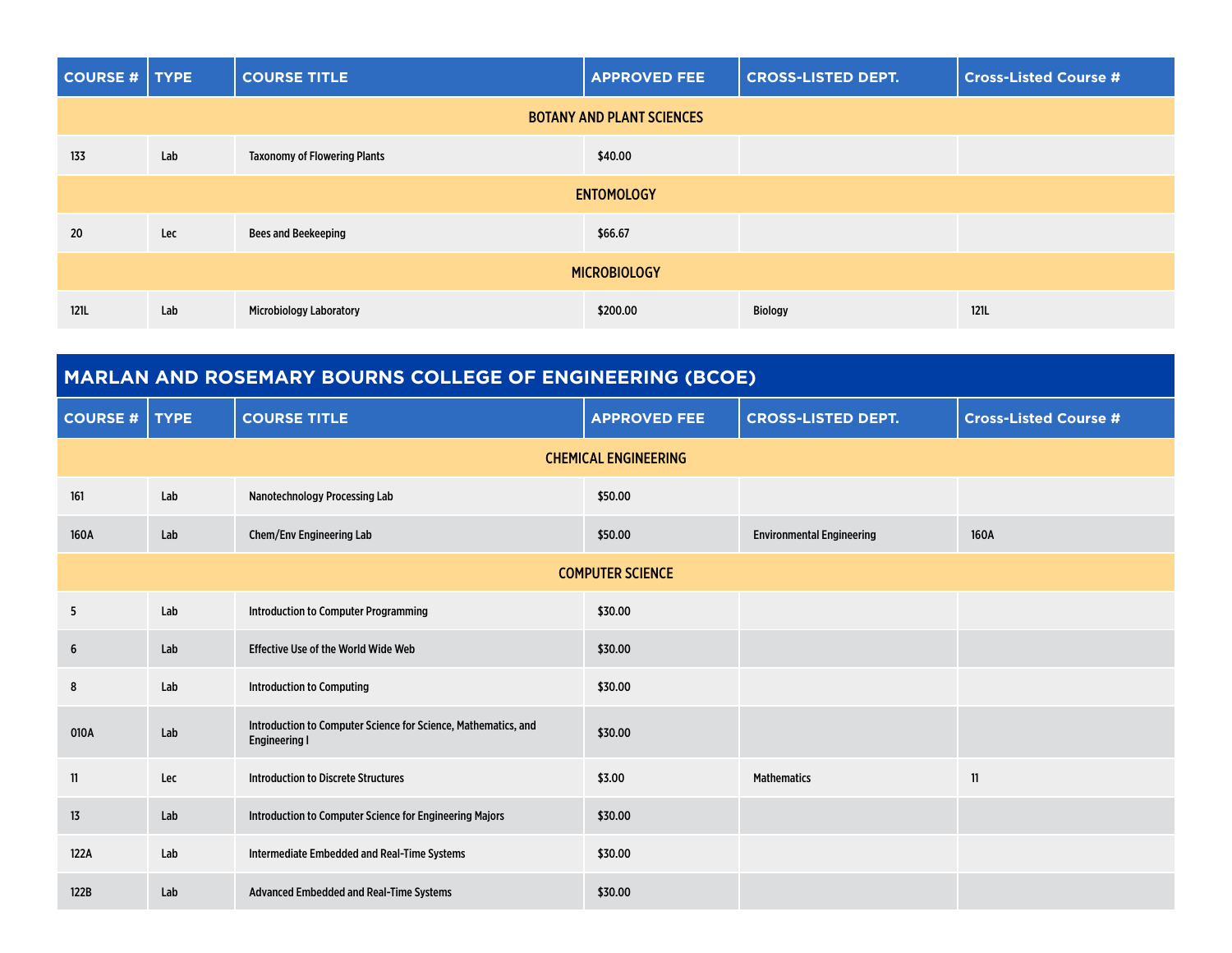| <b>COURSE#</b>                | <b>TYPE</b> | <b>COURSE TITLE</b>                                | <b>APPROVED FEE</b> | <b>CROSS-LISTED DEPT.</b> | <b>Cross-Listed Course #</b> |  |
|-------------------------------|-------------|----------------------------------------------------|---------------------|---------------------------|------------------------------|--|
| 130                           | Lab         | <b>Computer Graphics</b>                           | \$30.00             |                           |                              |  |
| 133                           | Lab         | <b>Computational Geometry</b>                      | \$30.00             |                           |                              |  |
| 152                           | Lab         | <b>Compiler Design</b>                             | \$30.00             |                           |                              |  |
| 153                           | Lab         | Design of Operating Systems                        | \$30.00             |                           |                              |  |
| 160                           | Lab         | <b>Concurrent Programming and Parallel Systems</b> | \$30.00             |                           |                              |  |
| 161L                          | Lec         | Lab in Design and Architecture of Computer Systems | \$30.00             |                           |                              |  |
| 162                           | Lab         | <b>Computer Architecture</b>                       | \$30.00             |                           |                              |  |
| 164                           | Lab         | <b>Computer Networks</b>                           | \$30.00             |                           |                              |  |
| $165\,$                       | Lab         | <b>Computer Security</b>                           | \$30.00             |                           |                              |  |
| 166                           | Lab         | <b>Database Management Systems</b>                 | \$30.00             |                           |                              |  |
| 177                           | Lab         | <b>Modeling and Simulation</b>                     | \$30.00             |                           |                              |  |
| 179 E-Z                       | Lab         | <b>Project in Computer Science</b>                 | \$30.00             |                           |                              |  |
| 180                           | Lab         | Introduction to Software Engineering               | \$30.00             |                           |                              |  |
| 181                           | Lab         | <b>Principles of Programming Languages</b>         | \$30.00             |                           |                              |  |
| 183                           | Lab         | <b>UNIX System Administration</b>                  | \$30.00             |                           |                              |  |
| 009M                          | Lab         | <b>Introduction to Programming</b>                 | \$30.00             |                           |                              |  |
| <b>ELECTRICAL ENGINEERING</b> |             |                                                    |                     |                           |                              |  |
| 001B                          | Lab         | <b>Engineering Circuit Analysis II</b>             | \$30.00             |                           |                              |  |
| 01LA                          | Lab         | <b>Engineering Circuit Analysis I Laboratory</b>   | \$30.00             |                           |                              |  |
| 100A                          | Lab         | <b>Electronic Circuits</b>                         | \$30.00             |                           |                              |  |
| 100B                          | Lab         | <b>Electronic Circuits</b>                         | \$30.00             |                           |                              |  |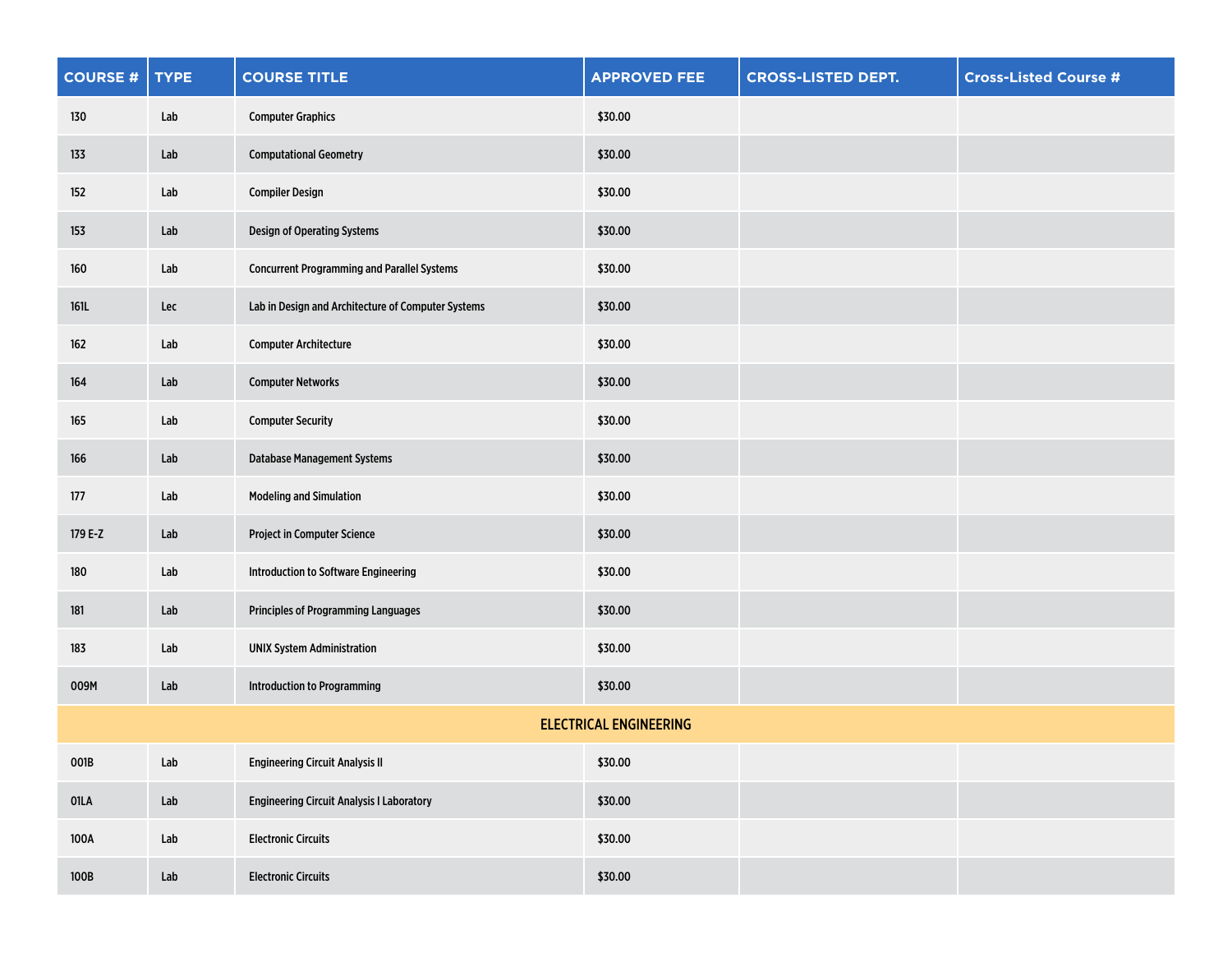| <b>COURSE#</b> | <b>TYPE</b> | <b>COURSE TITLE</b>                        | <b>APPROVED FEE</b>               | <b>CROSS-LISTED DEPT.</b>     | <b>Cross-Listed Course #</b> |
|----------------|-------------|--------------------------------------------|-----------------------------------|-------------------------------|------------------------------|
| 120A           | Lab         | Logic Design                               | \$30.00                           | <b>Computer Science</b>       | 120A                         |
| 128            | Lab         | Sensing and Actuation for Embedded Systems | \$30.00                           |                               |                              |
| 132            | Lab         | <b>Automatic Control</b>                   | \$30.00                           |                               |                              |
| 141            | Lab         | <b>Digital Signal Processing</b>           | \$30.00                           |                               |                              |
| 153            | Lab         | <b>Electric Drives</b>                     | \$30.00                           |                               |                              |
|                |             |                                            | <b>ENVIRONMENTAL ENGINEERING</b>  |                               |                              |
| 160A           | Lab         | Chem/Env Engineering Lab                   | \$50.00                           | <b>Chemical Engineering</b>   | 160A                         |
| 160C           | Lab         | <b>Environmental Engineering Lab</b>       | \$50.00                           |                               |                              |
| 175A           | Lab         | Senior Design Project                      | \$50.00                           |                               |                              |
|                |             |                                            | MATERIALS SCIENCE AND ENGINEERING |                               |                              |
| 160            | Lab         | <b>Nanostructure Characterization</b>      | \$133.00                          |                               |                              |
| 175B           | Prc         | <b>Senior Design</b>                       | \$133.00                          |                               |                              |
|                |             |                                            | MECHANICAL ENGINEERING            |                               |                              |
| 144            | Lab         | <b>Introduction to Robotics</b>            | \$30.00                           | <b>Electrical Engineering</b> | 144                          |
| 170A           | Lab         | <b>Experimental Techniques</b>             | \$30.00                           |                               |                              |
| 170B           | Lab         | <b>Experimental Techniques</b>             | \$30.00                           |                               |                              |
| 175B           | Lab         | <b>Mechanical Engineering Design</b>       | \$30.00                           |                               |                              |
| 175C           | Lab         | <b>Mechanical Engineering Design</b>       | \$30.00                           |                               |                              |